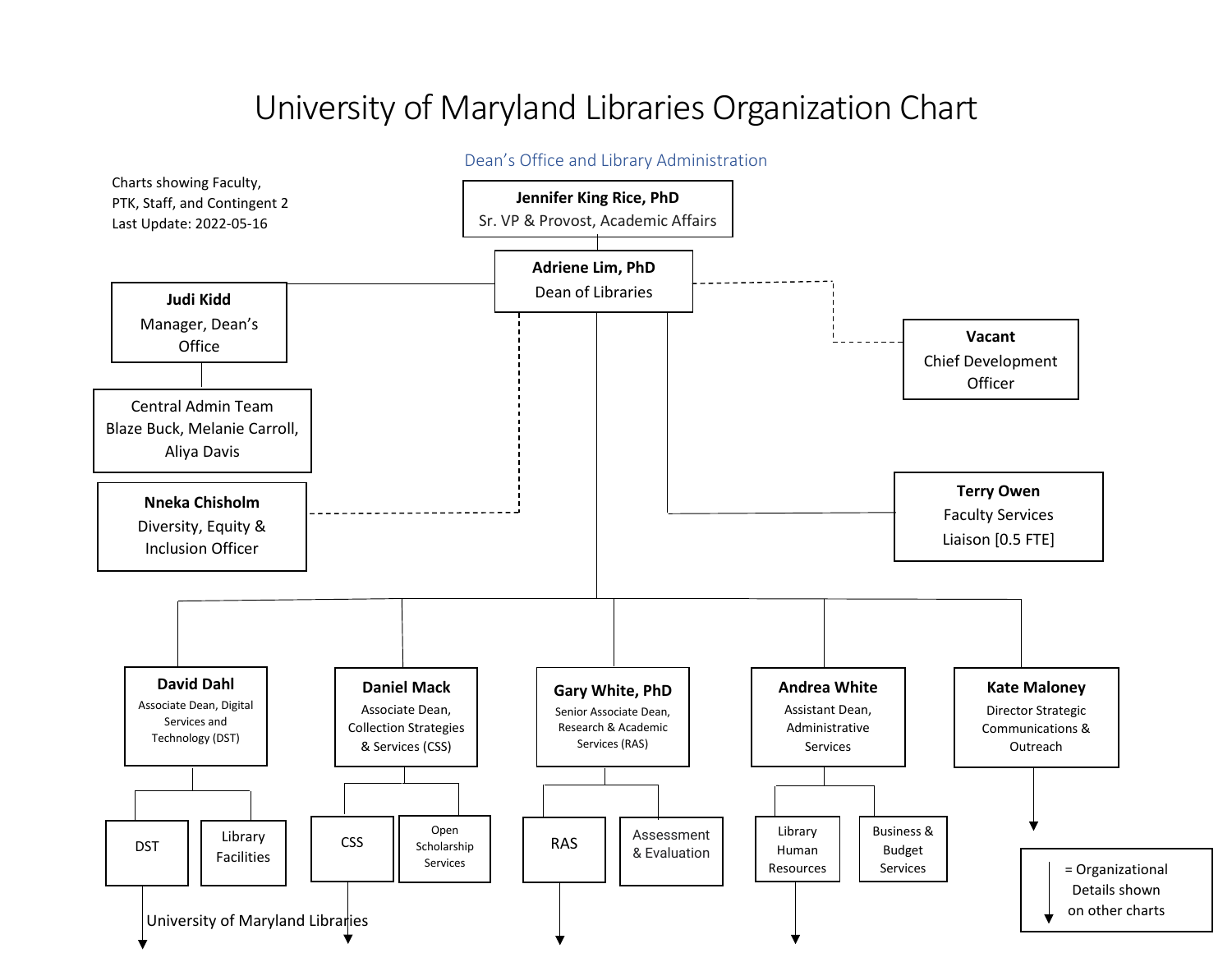Strategic Communications and Outreach

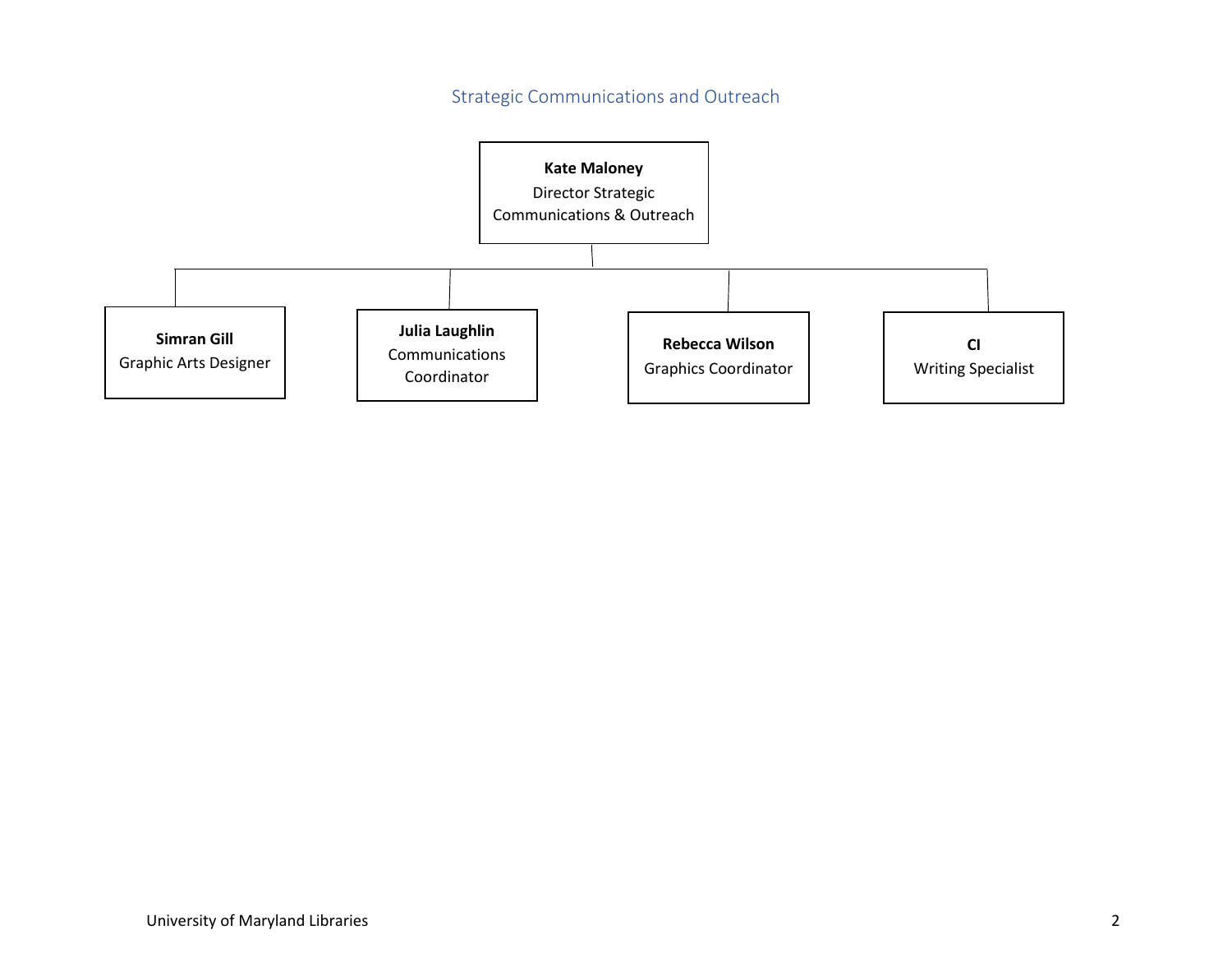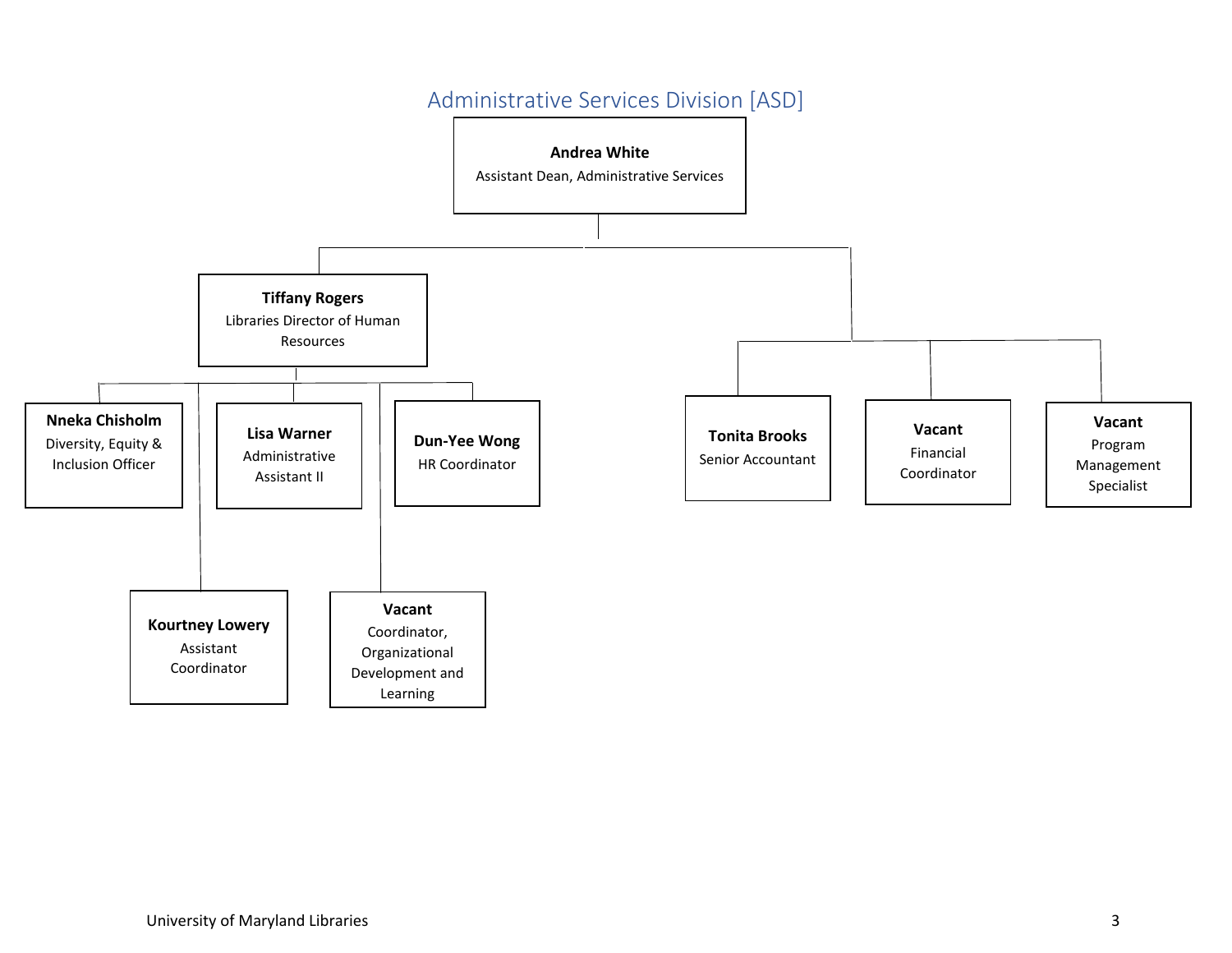### Digital Services and Technologies [DST]

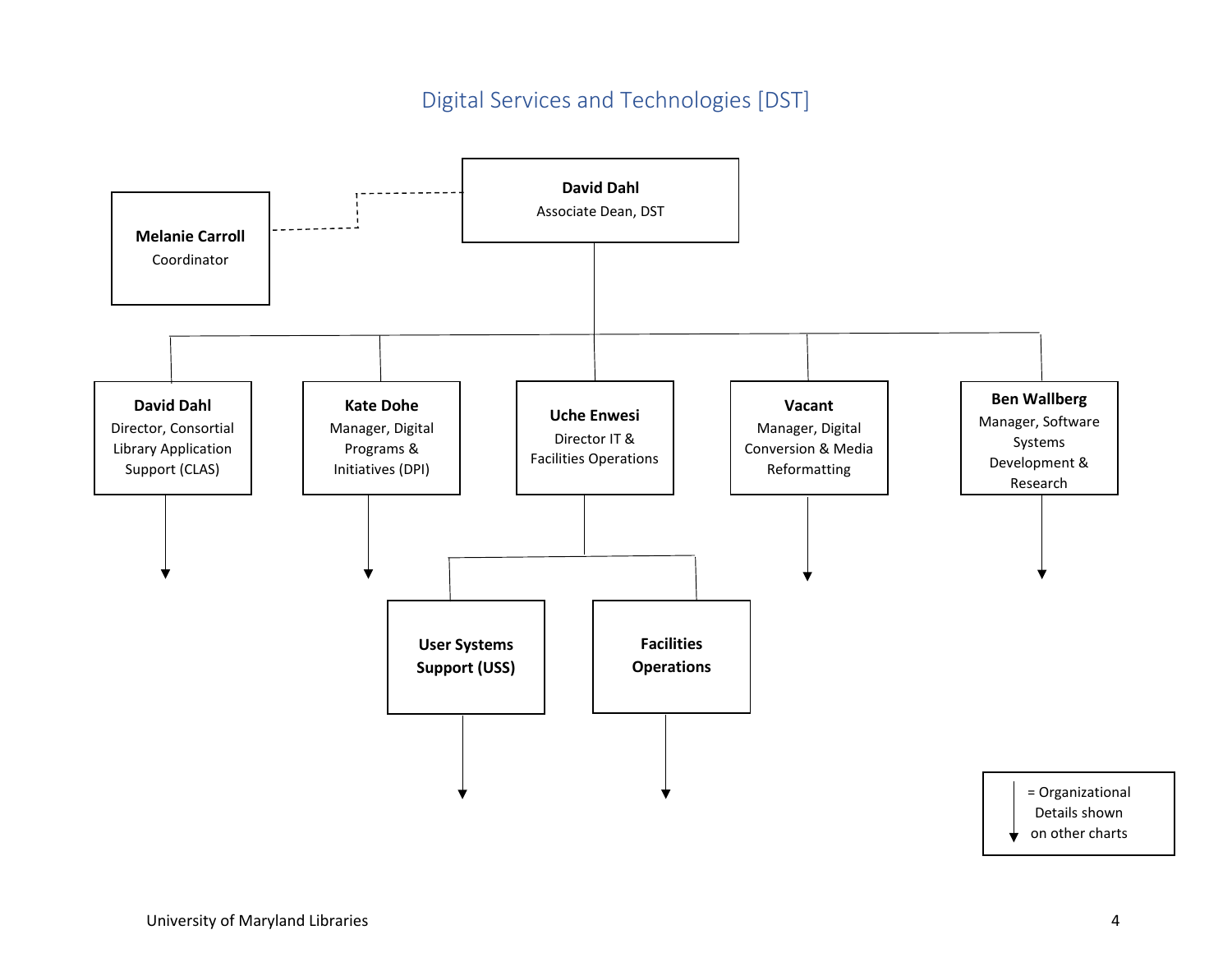#### DST: Digital Programs & Initiatives [DPI]

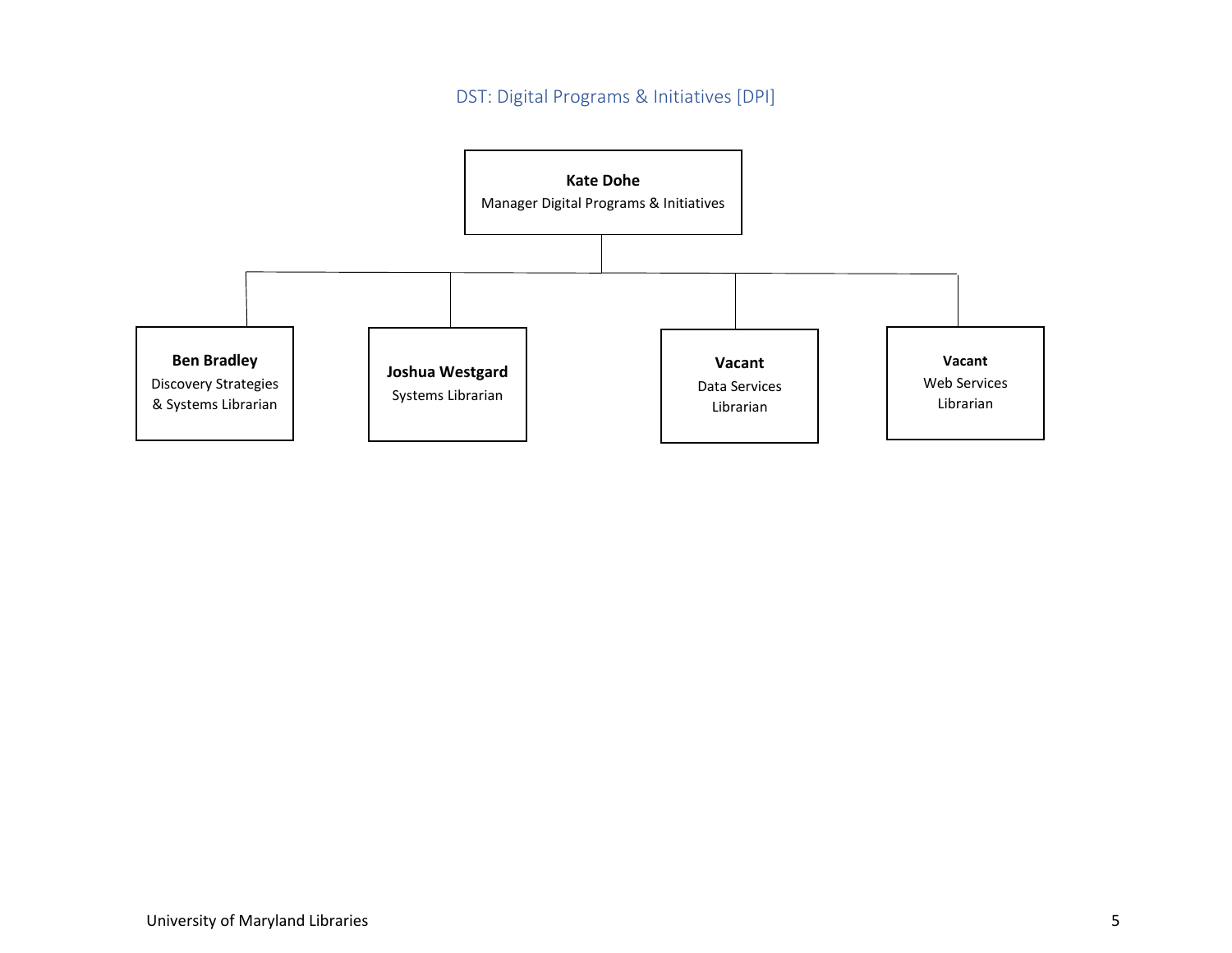DST: Consortial Library Applications Support [CLAS]

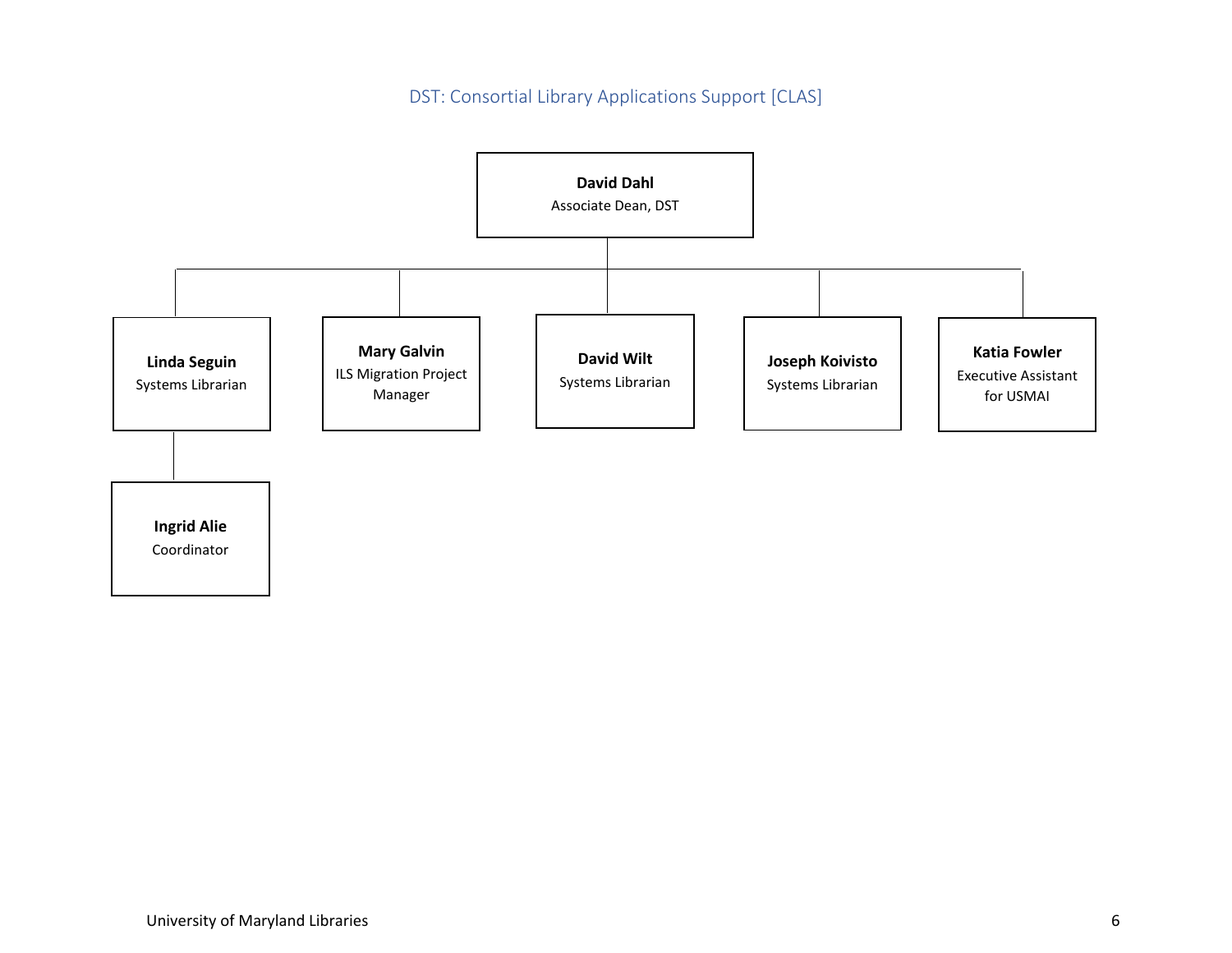DST: User and Systems Support [USS]

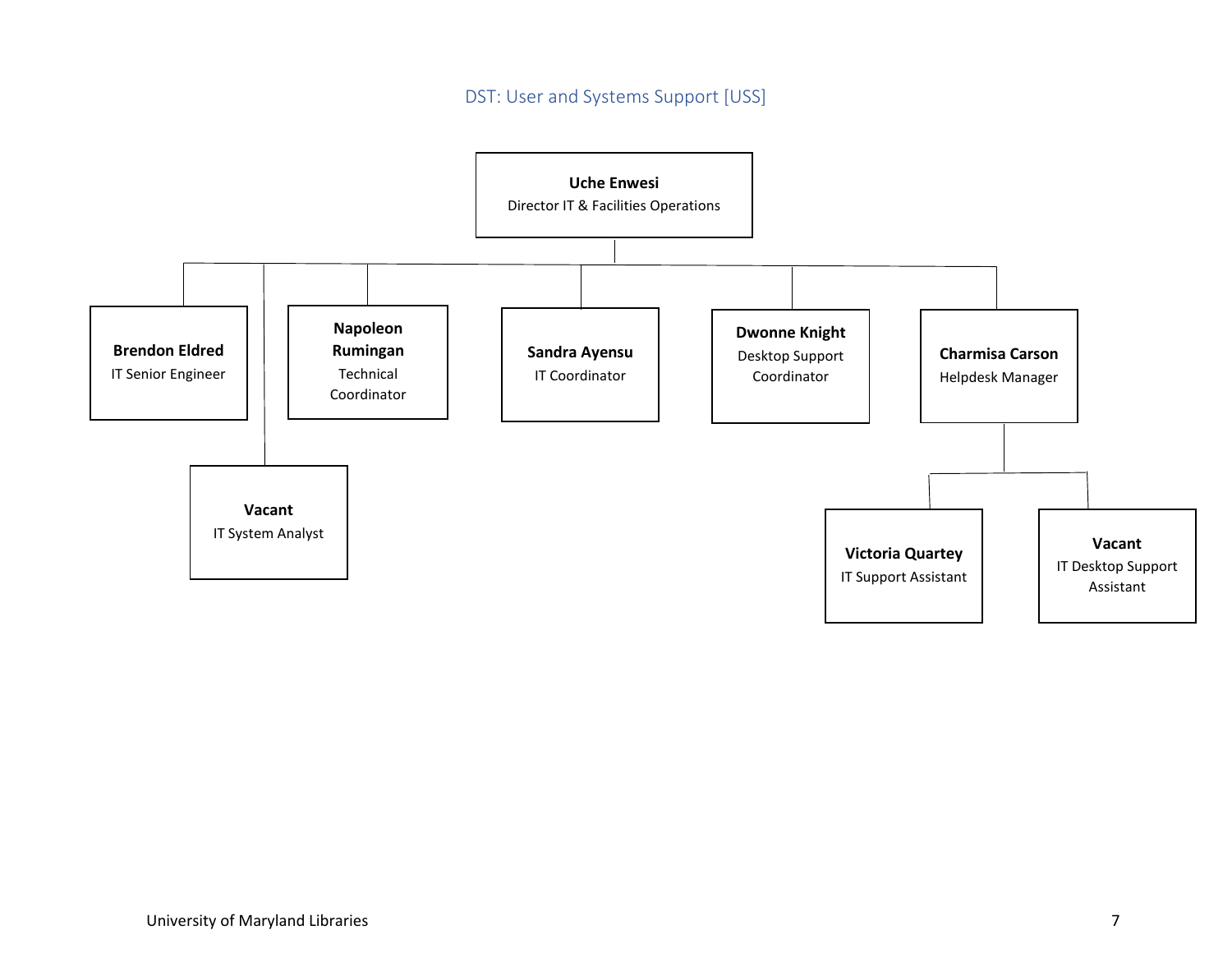### Library Facilities

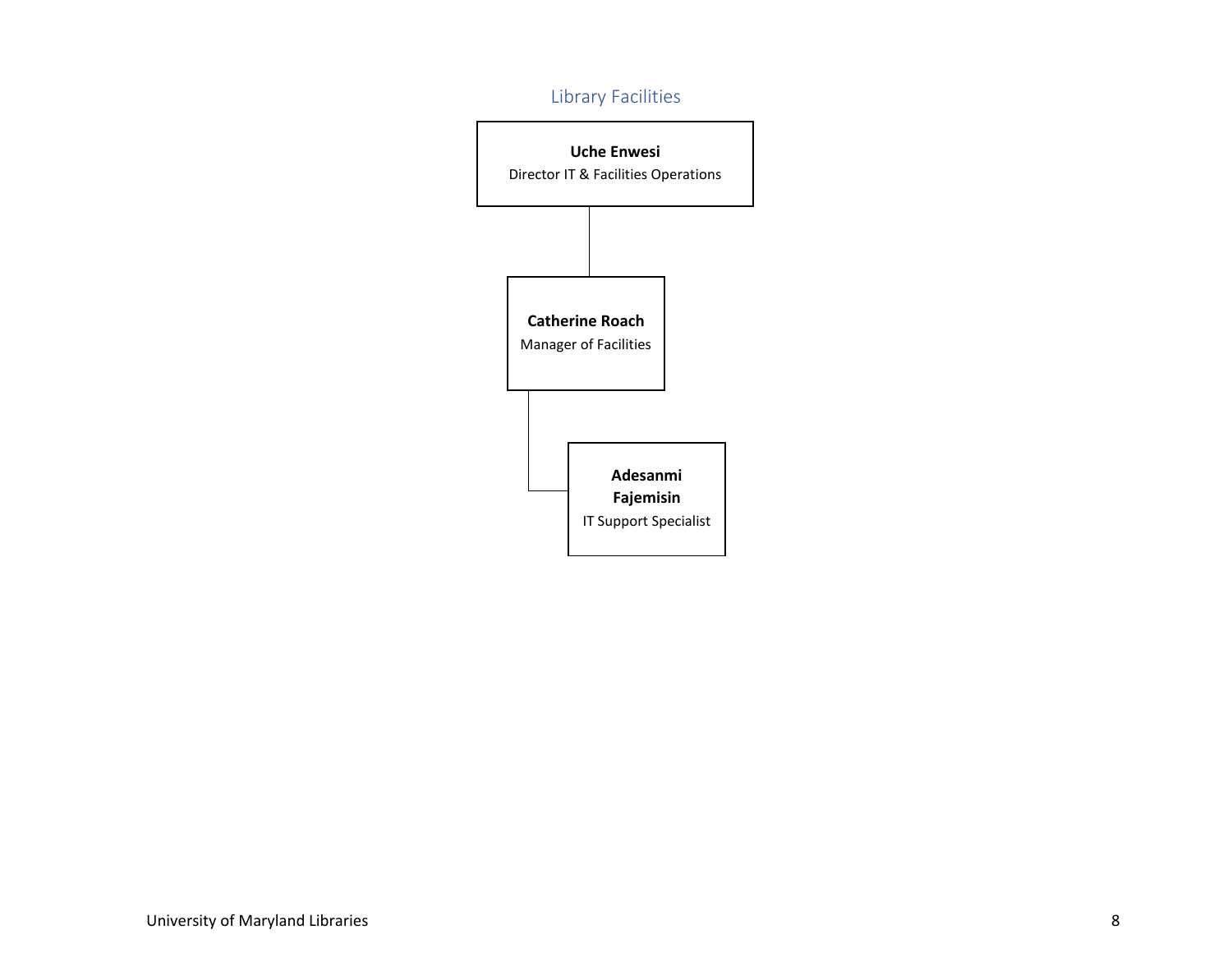DST: Software Systems Development & Research [SSDR]

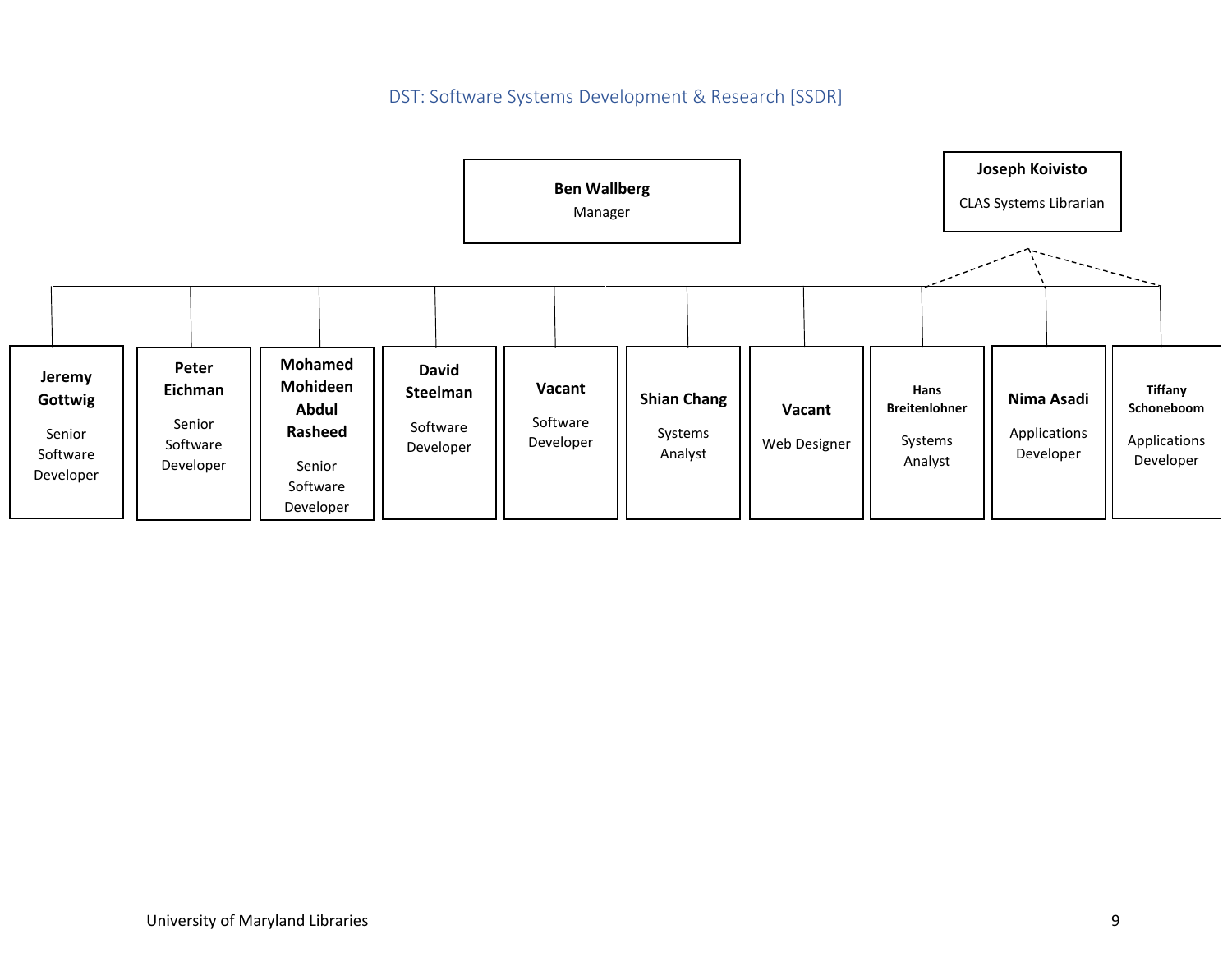DST: Digital Conversion & Media Reformatting [DCMR]

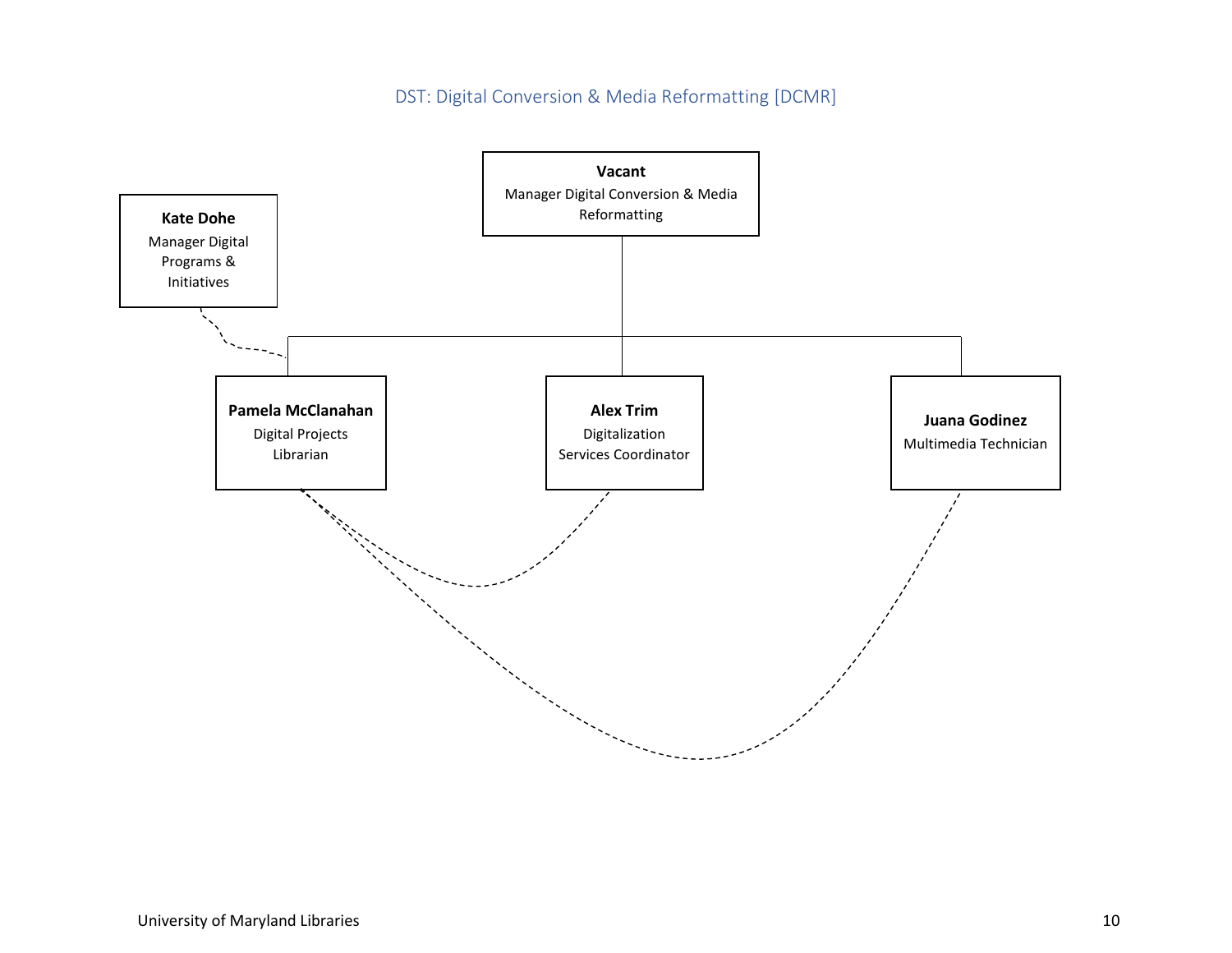## Collection Strategies and Services [CSS]



= Organizational Details shown on other charts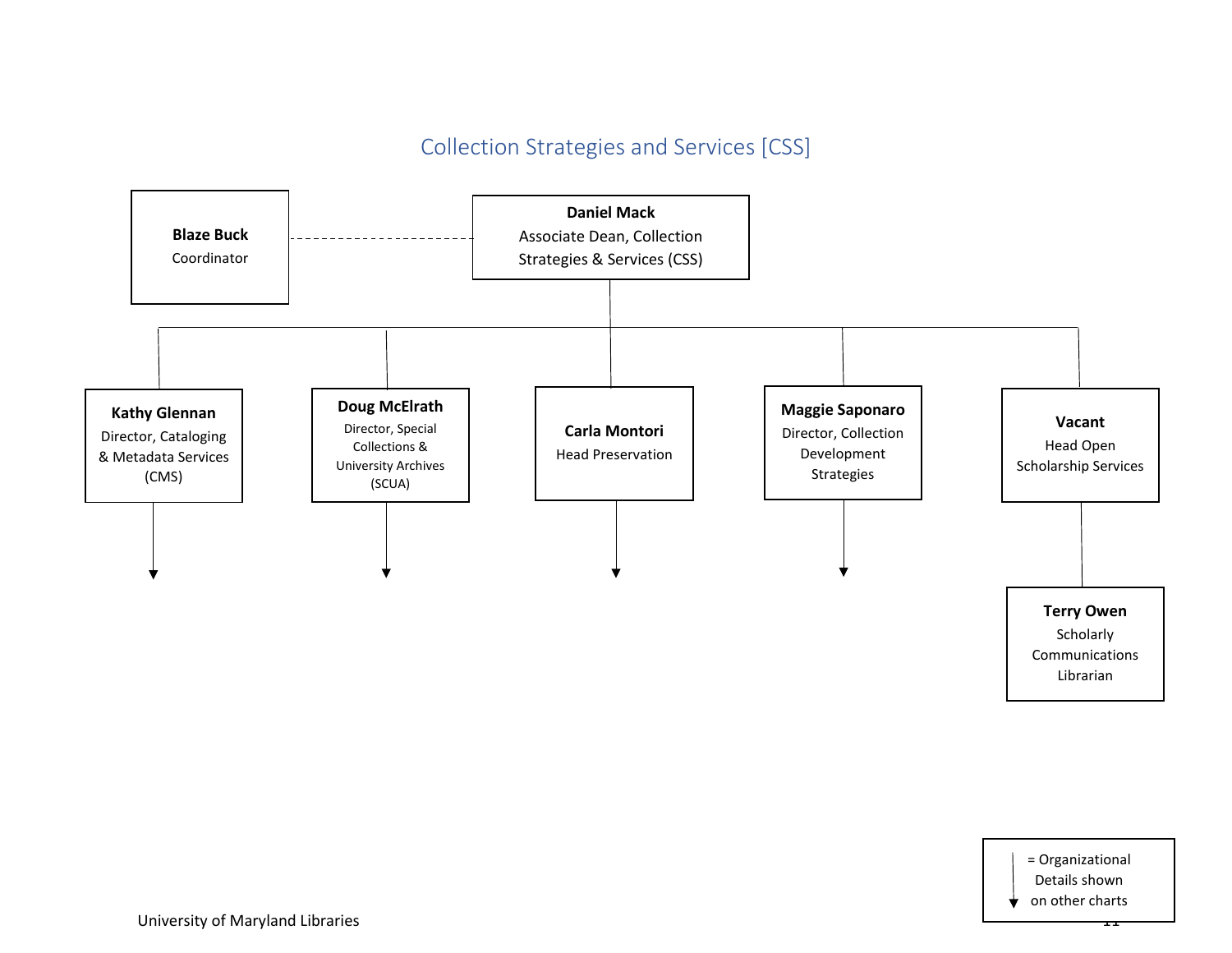#### CSS: Catalog & Metadata Services [CMS]

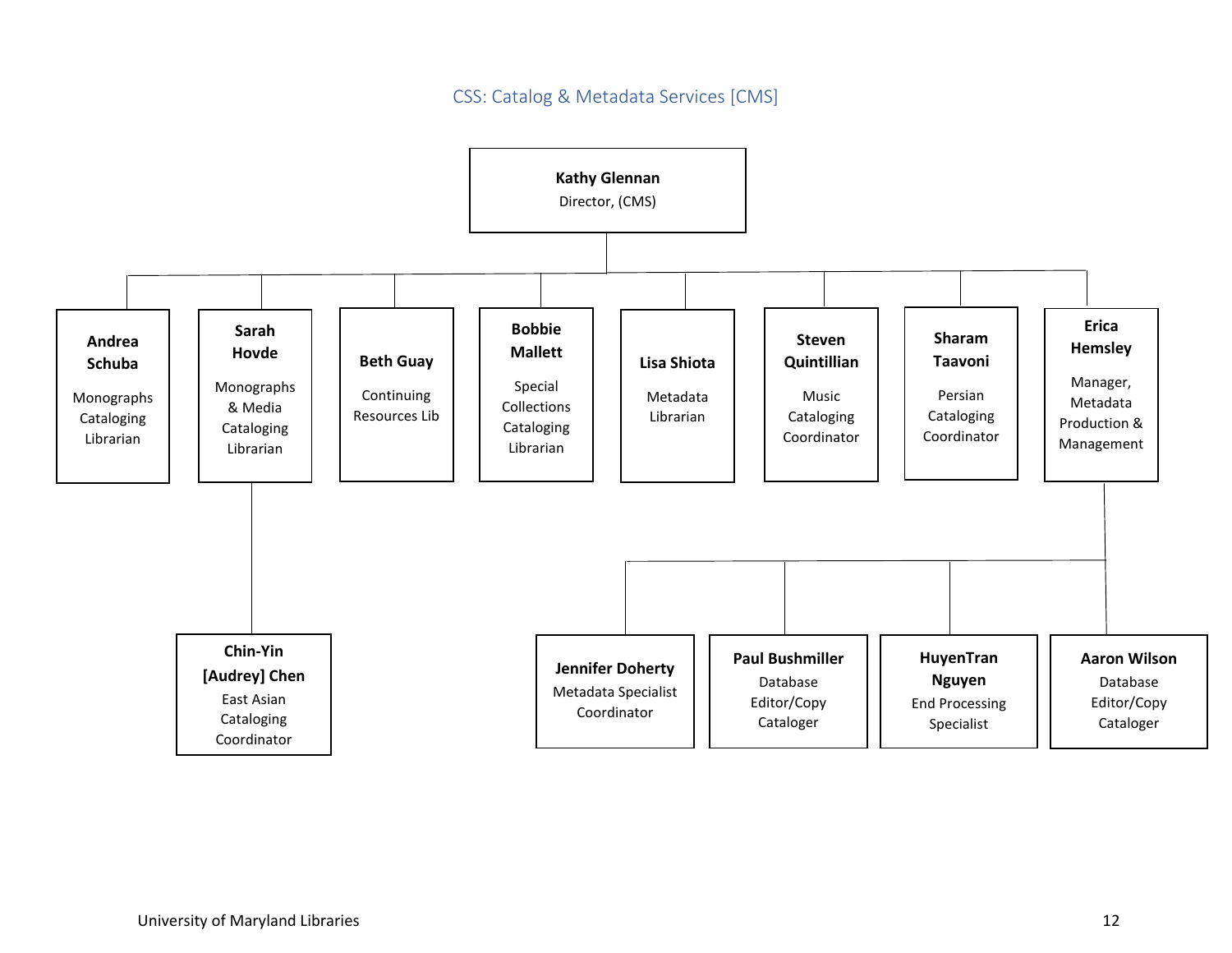

#### CSS – Special Collections and University Archives [SCUA]

University of Maryland Libraries 13

Teaching & Learning Librarian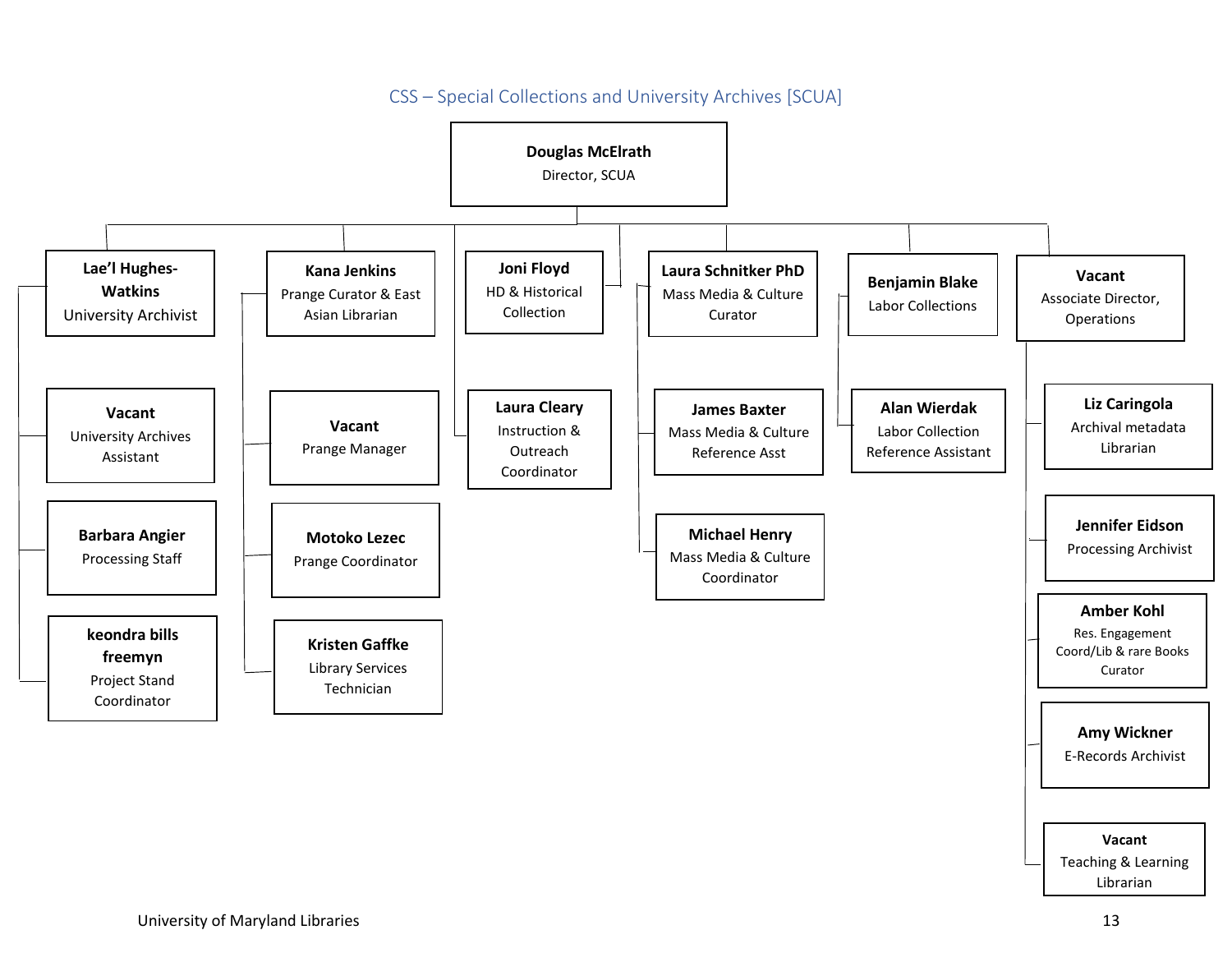#### CSS: Preservation

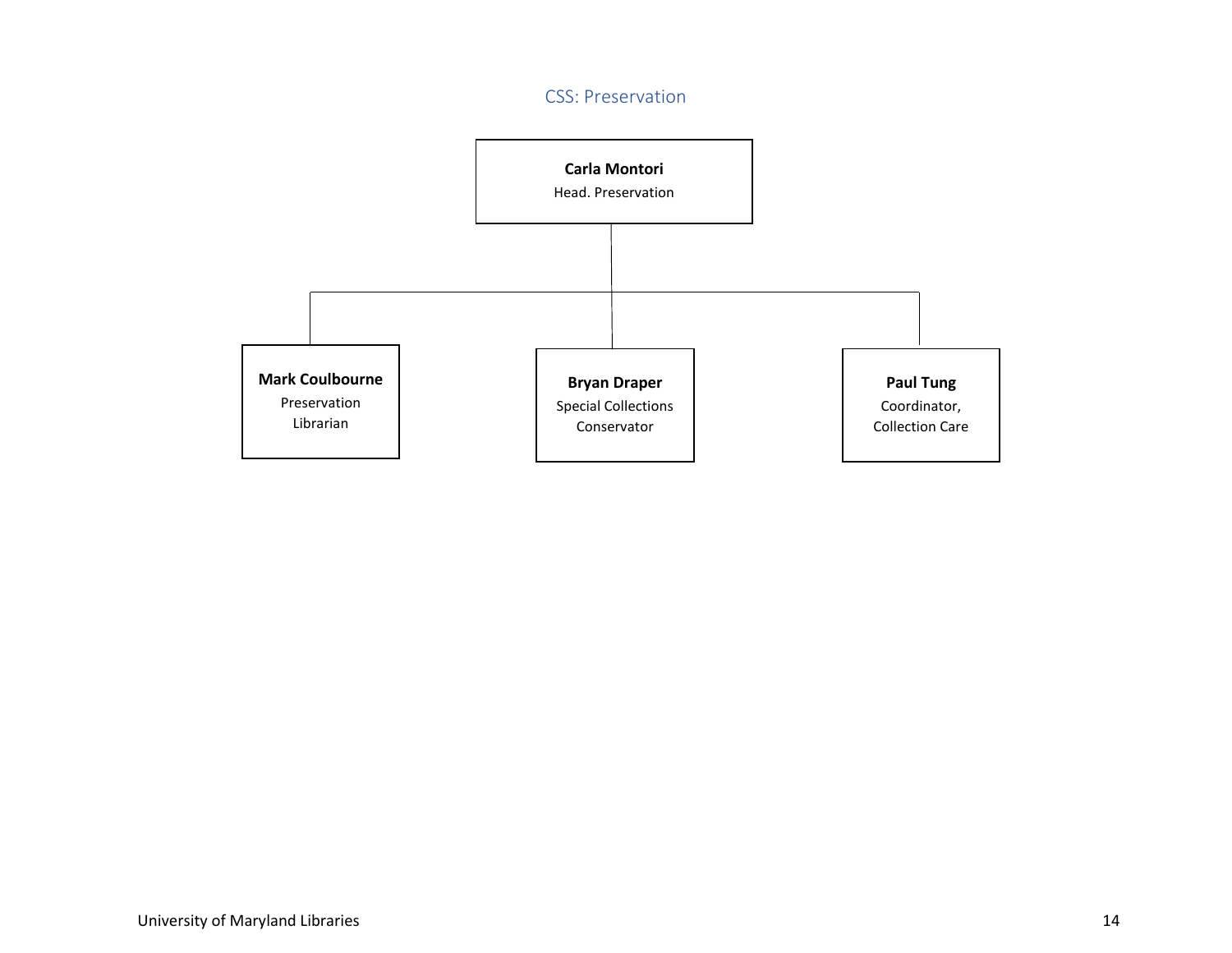CSS: Collection Development Strategies [CDS]



= Organizational

Details shown

on other charts÷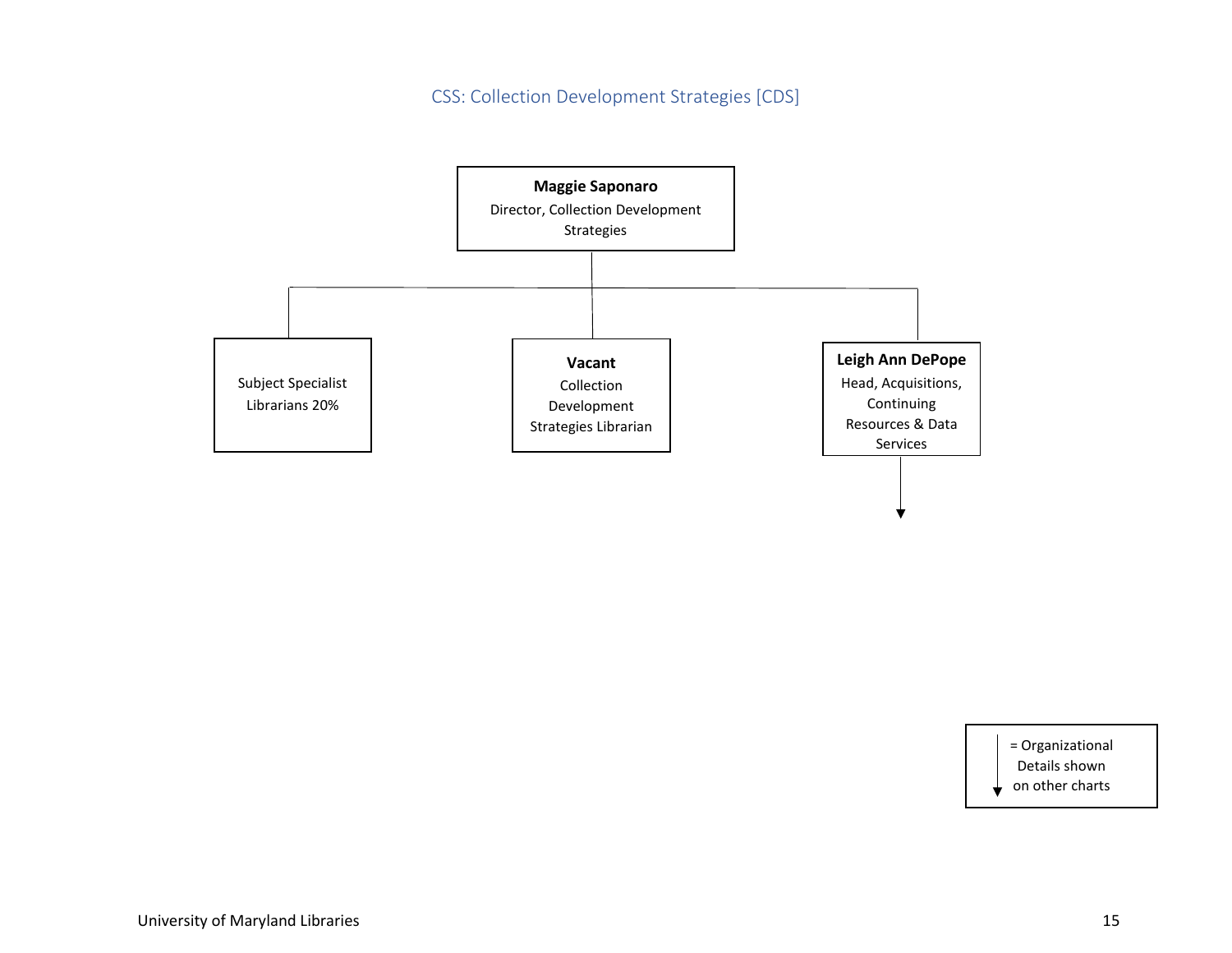CSS: Acquisitions, Continuing Resources, and Data Services

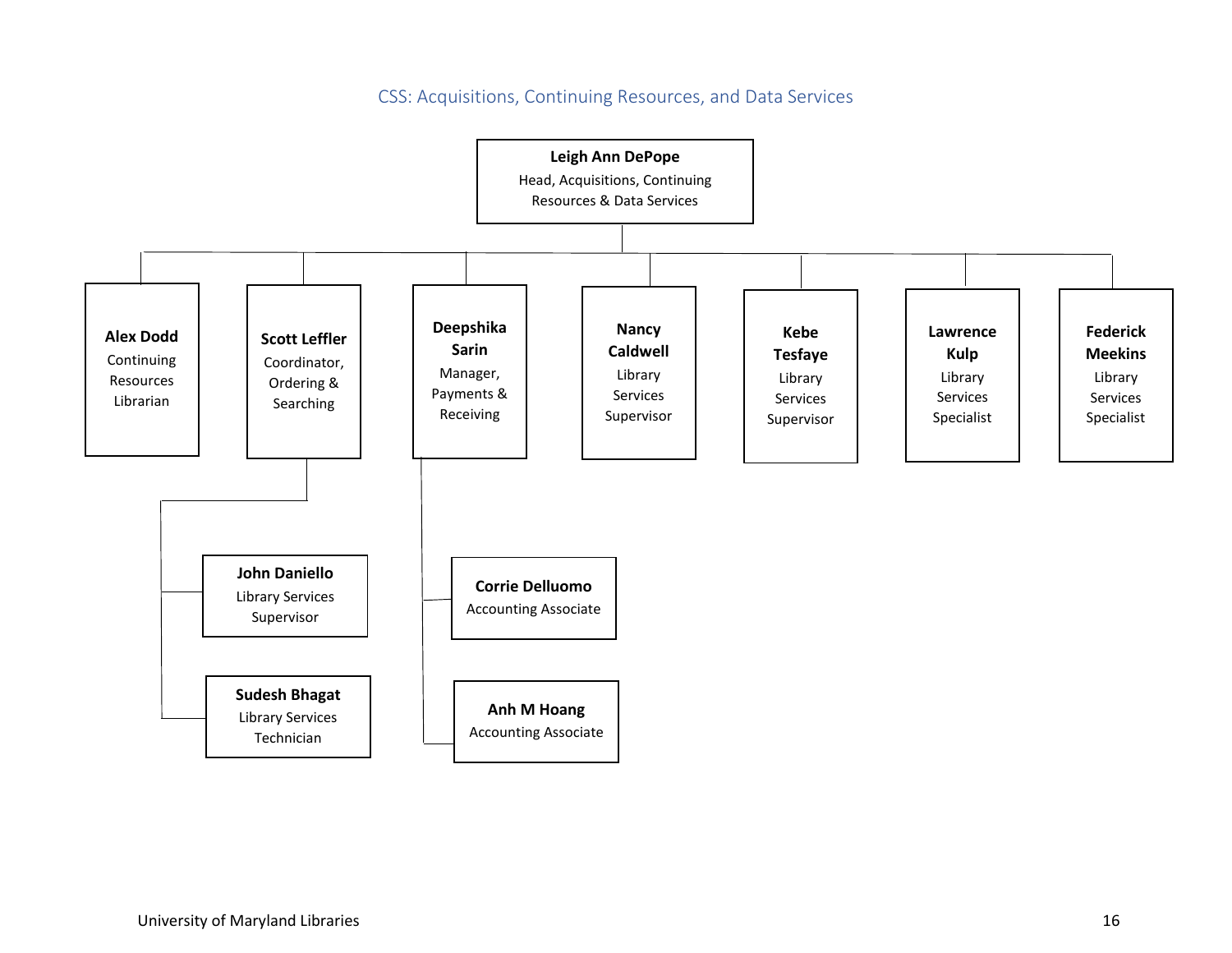### Research and Academic Services [RAS]



= Organizational Details shown on other charts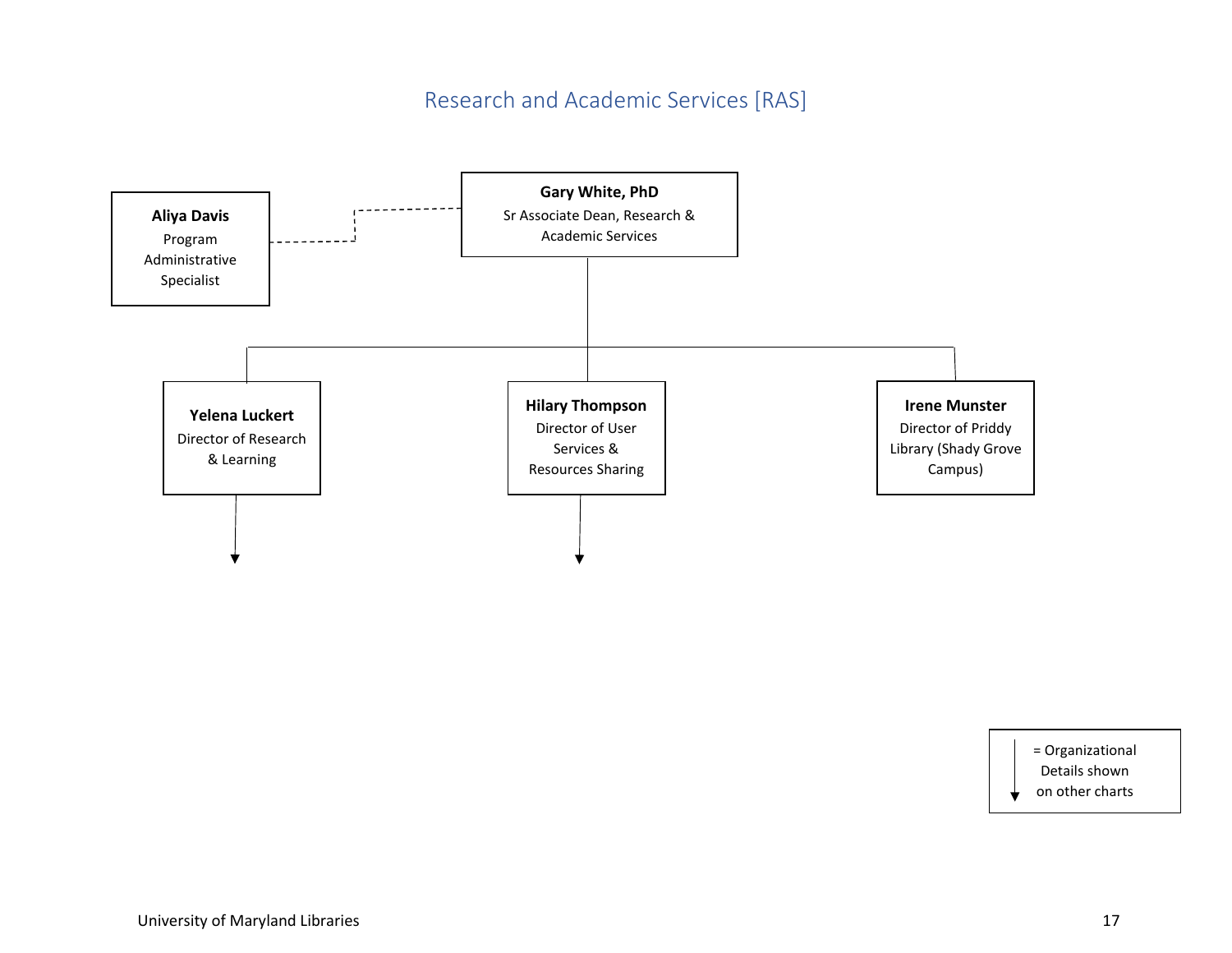

#### RAS: Research Teaching and Learning [RTL]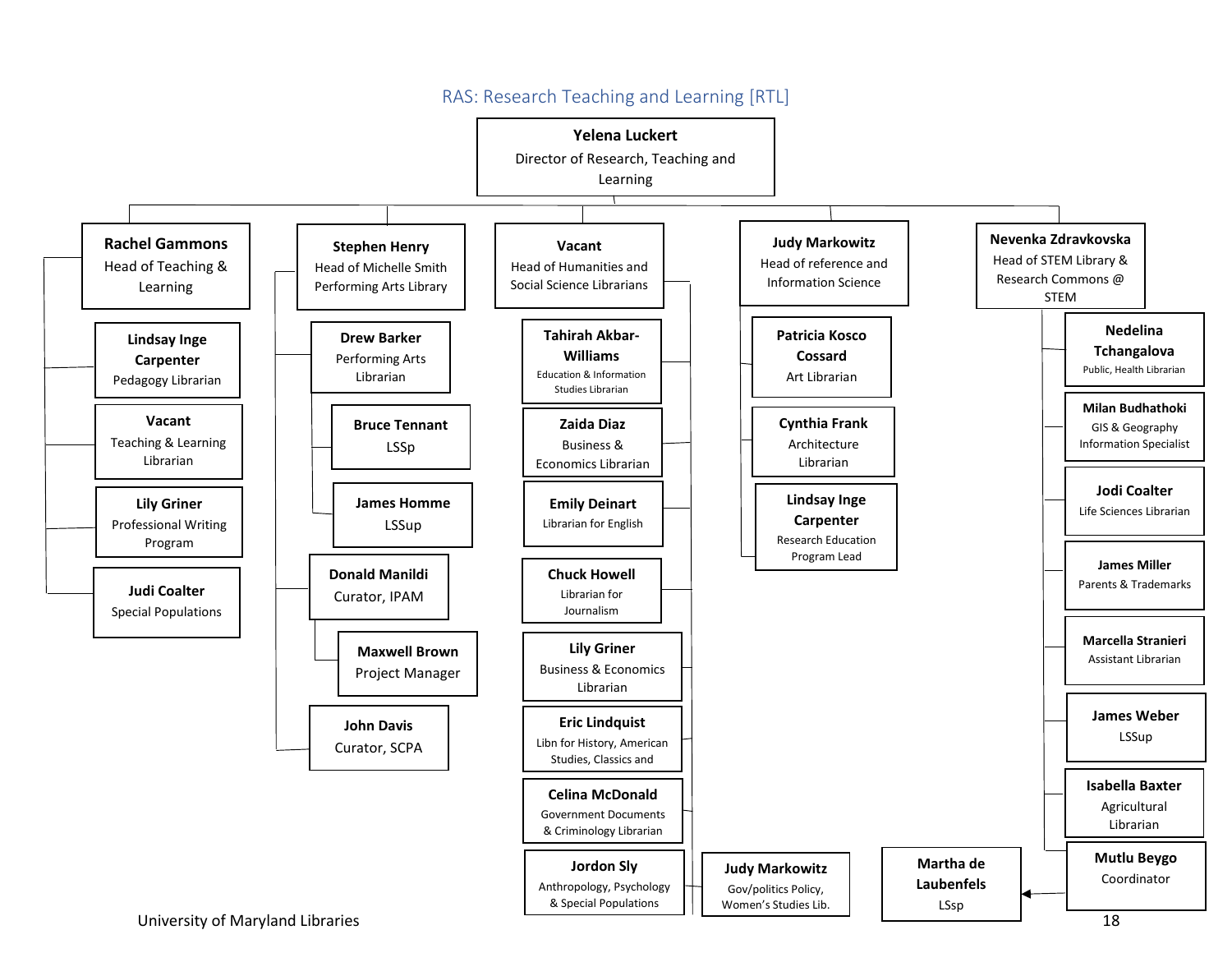#### User Services and Resource Sharing [USRS]